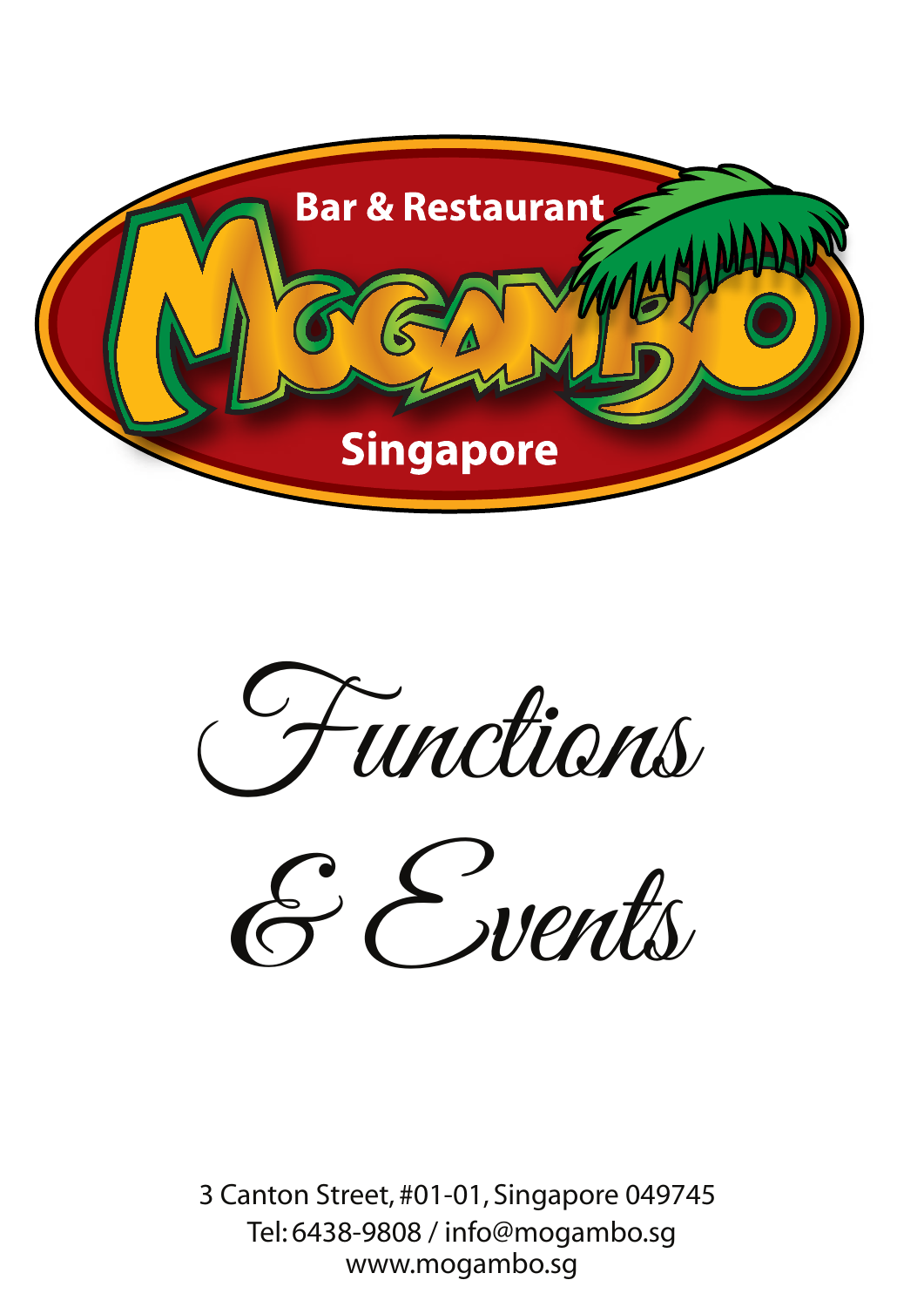

About Mogambo

Mogambo Bar & Restaurant, the first Singapore concept under the Mogambo Asia Group umbrella, has become known a the Jewel of Boat Quay since it opened in 2011.

Though humble in size, the place, located just a street behind the Boat Quay waterfront, packs a major punch. Its inimitable atmosphere, inspired by the spirit and essence of the renowned Mogambo Tokyo, has made the venue a mainstay in the Singapore nightlife scene.

Famous for its quirky concept (cue the familiar refrain: "When you ring the bell at Mogambo, you buy everybody at the bar a SHOT!"), Mogambo is known for offering a no-frills, hard-to-top good time.

Its island-style bar is ideal for private functions - be it a birthday party, hen or stag night, farewell do or corporate get-together. There's also second bar catering to an outdoor dining and drinking area if outdoor seating is preferred.

The kitchen is helmed by home-grown F&B company Metro Kitchen, which serves up Asian and Western mains and a variety of pub grub. Or ask us about our catering menus, which can be tailored to suit your event requirements. Site visits are available at your convenience.

Get in touch with our team to discuss your function and allow us to take the stress out of event-planning for you.

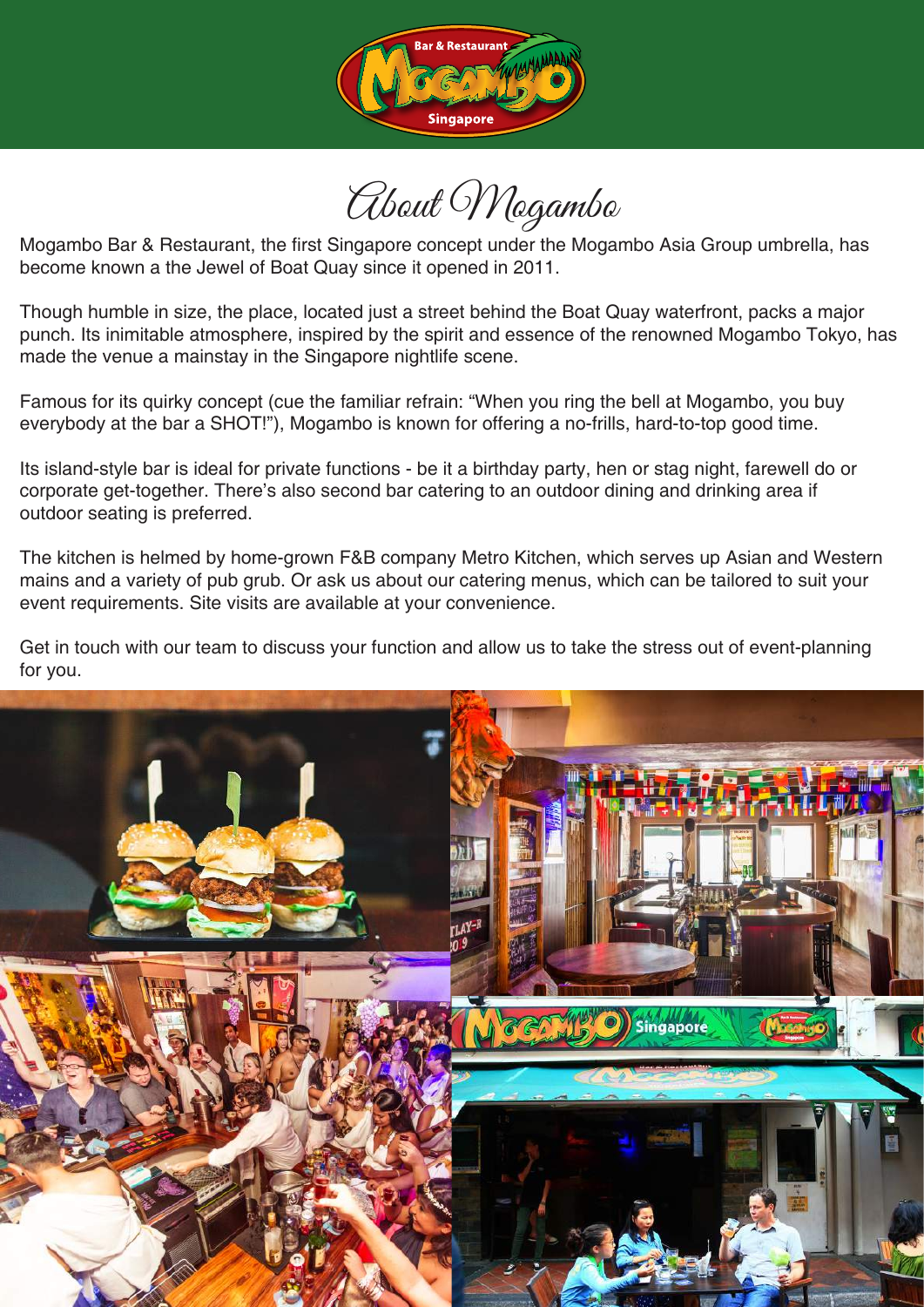

Beverage Packages

| <b>PACKAGE TYPE</b>                                                                                                          | <b>COST PER PERSON PER HOUR</b>                                                                          |
|------------------------------------------------------------------------------------------------------------------------------|----------------------------------------------------------------------------------------------------------|
| Open Bar Package A<br>Free flow of all beers,<br>housepour wines, housepour spirits                                          | For groups of<br>10 to 25 pax: \$44<br>26 to 50 pax: \$41<br>51 to 100 pax: \$37<br>101 to 150 pax: \$34 |
| (excl. tequila), soft drinks and juices                                                                                      |                                                                                                          |
| Open Bar Package B                                                                                                           | For groups of                                                                                            |
| Free flow of all beers,<br>housepour wines, housepour spirits<br>(excl. tequila), soft drinks, juices<br>and house champagne | 10 to 25 pax: \$51<br>26 to 50 pax: \$46<br>51 to 100 pax: \$42<br>101 to 150 pax: \$39                  |

NOTE: All beverage prices are nett. Service charge is not applicable.

\*\* Customised beverage packages are available on request.

For more details on our housepours or to view our a la carte drinks menu, visit: http://www.mogambo.sg/#!menu/cnyl

## TERMS AND CONDITIONS

Venue: There may be restrictions on the timing or duration of an event depending on the proposed date and time. Arrangements will be made in discussions with one of our managers. **Minimum spend:** The minimum spend for a private event may differ depending on the event day, time and duration. Please check directly with our team for more details.

Payment: Please advise if you will be paying altogether or if guests wil be making individual payments. Guests may be issued a Mogambo wristband to indicate that payment has been made. The wristband must be retained for eligibility for free-flow.